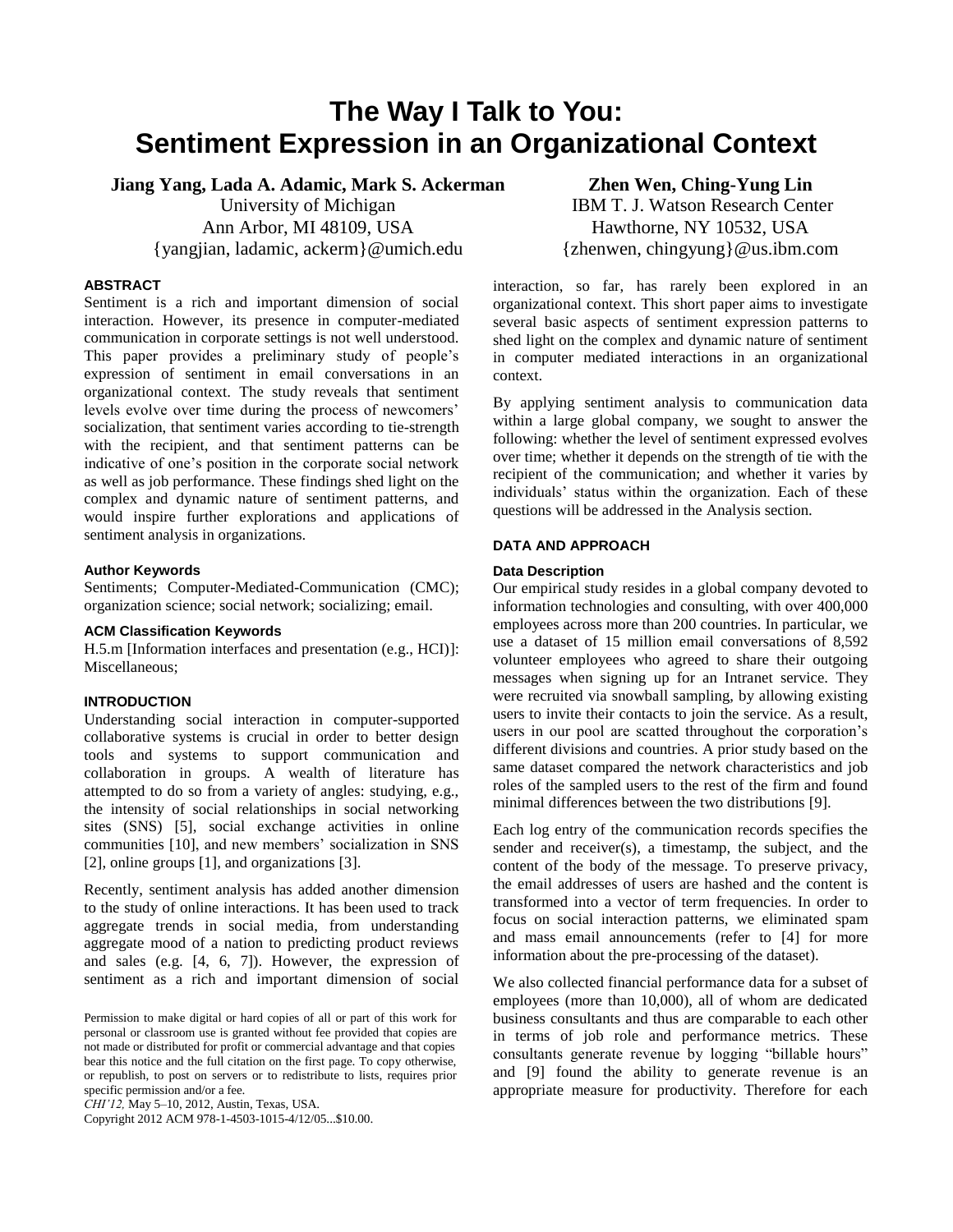consultant, performance is measured by the revenue he/she generated during a fiscal year.

It is important to note that our data does not capture a myriad of factors affecting sentiment expression: the individuals' personality, conversation topics, or global time-varying factors such as the financial performance of the company. Therefore each of the measured factors: tenure with the company, strength of tie, and organizational status, can be expected to individually account for at most a very small fraction of the observed variance in sentiment expression.

#### **Methods**

We employ a commonly used method for evaluating sentiment, based on frequency of occurrence of words in text based on a subjectivity lexicon [\[8\]](#page-3-9). The lexicon includes a list of over 8,000 subjectivity clues that have been annotated as strongly positive (++, e.g., "successful"), weakly positive (+, e.g., "suggestion"), weakly negative (-, e.g., "wrong"), or strongly negative (--, e.g., "suffering"). At the aggregate level, we calculate the frequency of all subjectivity terms to quantify the degree of subjectivity of a set of conversations (see Eq. 1, where  $F$  is the frequency count). Thus we measure sentiment-level for each user along each of the four dimensions separately, from strongly positive to strongly negative.

*sentiment* 
$$
\_level = \sum F_{\text{sentiment}\_\text{terms}} / \sum F_{\text{all}\_\text{terms}} (Eq 1)
$$

Term-frequency is a simplified method for sentiment analysis, and we recognize that it cannot precisely detect the sentiment of an individual conversation. However, by extracting aggregate patterns over many conversations, we can capture the degree to which an individual tends to express each kind of sentiment.

Since our subjectivity lexicon contains only English terms, we confine our analysis to emails written in English. We further limit the analysis to the 50% of employees who are in the US, as well as 2491 additional employees from Canada, the United Kingdom, and India, retaining nearly 80% of our sample. This restriction minimizes language issues, such as switching to another language to communicate different types of information. Finally, we conduct correlation and regression tests to explore patterns in expression of each polarity and intensity of sentiment separately<sup>1</sup>.

#### **ANALYSIS AND RESULTS**

 $\overline{\phantom{a}}$ 

## **Sentiments in Newcomers' Socialization**

Upon joining a new group and environment, an individual often goes through a period of socializing and adaptation [\[3\]](#page-3-4). Sentiment, as an important attribute of communication, might reflect this adjustment process to some degree. We therefore examine whether people change the polarity and amount of sentiment they express as they gain more experience in the company.

We assess the sentiment level expressed by an employee in their email messages for each month since they first appeared in our dataset. Employees are encouraged to keep all emails, which are automatically archived by the corporate email system. These records are included in our dataset upon the agreement of the volunteers. Even if some individual emails have been deleted, we expect this to have limited effect on the measurement of aggregate sentiment level. In addition, we confine our analysis to the most recent three years, to minimize the occurrence of missing data, and to draw from a sample of employees who had been hired relatively recently and exposed to similar developments within the company. The resulting dataset contains email records of 2586 users who joined since 2007 and had been with the company for at least 12 months.

Figure 1 presents how the sentiment levels for new employees evolve in each of the four dimensions. In general, expression of strong sentiment increases slightly within the first year (--:  $p=0.029$ , sig. <10<sup>-7</sup>; ++:  $p=0.026$  $sig.<10^{-6}$ ), while people use weak sentiments more frequently and consistently (sig. -: .08; +: .49). A possible explanation is that newcomers are more tentative in expression of sentiment, but gradually become somewhat more comfortable in voicing their opinion. Comfort level may also increase within individual relationships. We therefore examine whether sentiment level changes over time as one continues to communicate with the same contact. We selected user-contact pairs that had exchanged more than 50 messages and computed the sentiment level for each batch of 10 sequential messages. There are small correlations between time-order and



**Figure 1. Change of sentiment levels since joining**

While normally the use of multiple tests would be a concern, the large sample size produces statistically significant results even if the p-values are inflated by an appropriate factor using the Bonferroni correction.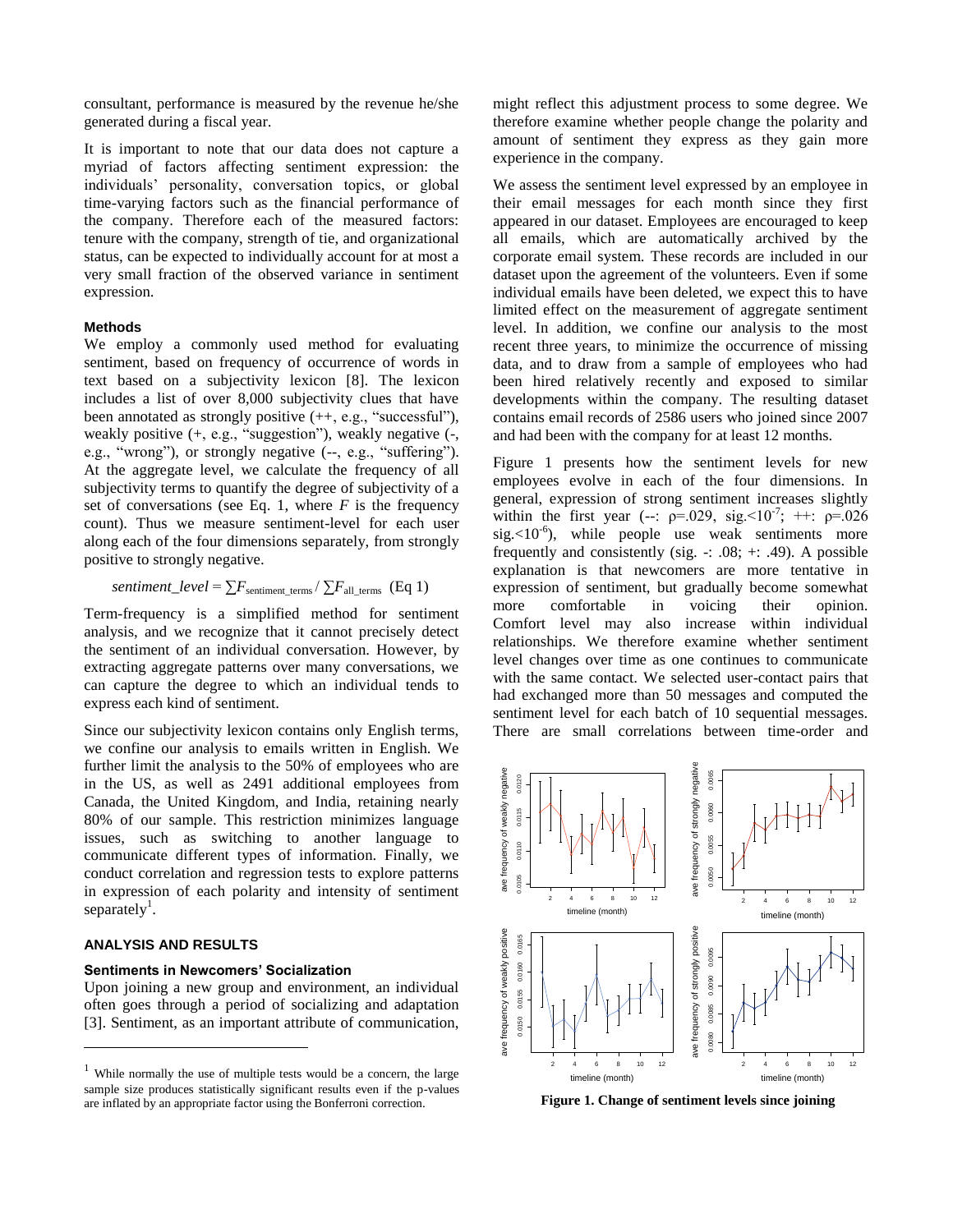sentiment levels (-:  $\rho = 0.02$ , sig. < 10<sup>-3</sup>; --:  $\rho = 0.017$ , sig. < 10<sup>-3</sup>; +:  $p=0.014$ , sig<10<sup>-2</sup>; ++:  $p=0.01$ , sig. < 0.05), suggesting that people tend to feel more comfortable expressing sentiment as they continue to communicate with the same individual.

#### **Sentiments in Social Networks**

Prior work (e.g., [\[5\]](#page-3-0)) found that tie strength is reflected in the type and frequency of interaction in online settings. We thus further analyze whether the strength of a tie relates to the expression of sentiment in this organizational context.

We define tie-strength by the ranked position of a contact in terms of communication frequency. Thus tie-strength is defined relative to communication with one's remaining social contacts. In order to obtain enough observations in terms of both size of the social network and number of conversations, we only include the 3590 users who communicated with more than 100 contacts and sent more than 4000 messages. Please note this is also necessary since our relative tie-strength definition would only make sense when social networks are comparable in size. In particular, we group employee's contacts into three sets:  $1 \sim 10^{th}$ ,  $11-40^{\text{th}}$ ,  $>40^{\text{th}}$ , which correspond to weak, moderate, and strong ties in their social networks.

Figure 2 shows how frequently people express different sentiment levels to a tie of a specified strength. Sentiment levels are normalized for each individual's basic sentiment profile. Except for the weak-positive dimension, there are significant differences between different conversation pairs of different tie-strength (sig. < $10^{-7}$   $\sim$   $10^{-16}$ ). In fact, there are weak correlations between tie-strength rank and sentiment levels on negative (-:  $\rho = -.05$ , sig. <10<sup>-7</sup>; --:  $\rho = -.06$ , sig. <10<sup>-10</sup>) and strong-positive dimensions ( $\rho = .10$ , sig. <10<sup>-10</sup>)  $16$ ). In general, people tend to be more negative when conversing along strong ties and more positive when communicating with infrequent contacts.

## **Sentiments and Social Network Size**

The size of one's social network, namely the number of contacts one has communicated with, is an indicator of an employee's level of activity and engagement within the organization. We study whether people with different sizes of social networks exhibit different patterns of sentiment



**Figure 2. Sentiment levels (normalized) by tie-strength, ranked by communication frequency**

expression. The number of contacts and sentiment levels were computed within a 6-month period, and we confirmed that the results are consistent when the start and duration of the observation period is varied. For the 4114 users included in our observation period (the one we selected to present here), the mean of the network size is 138 and median is 98.

With the exception of the strong-negative dimension, there are weak correlations between the number of contacts and the level of sentiment expressed. In particular, people with larger social networks tend to express more positive sentiments (+:  $p=11$ , sig.<10<sup>-10</sup>; ++:  $p=0.07$ , sig. <10<sup>-5</sup>), and slightly fewer negative ( $\rho$ = -.04, sig. = .005). Since network size and the length of time with the company are correlated  $(p=10, sig. < 10^{-8})$ , we ran regression of sentiment\_level over both variables and found that the network size variable shows a consistent relationship with sentiment, even controlling for length of time in the company.

In order to better observe the pattern, we divided employees into three equal-sized groups, according to the size of their social networks: small, medium, and large. As shown in Figure 3, the trend is generally consistent with the correlation pattern: people who maintain larger social networks tend to be more positive and less negative than those with smaller social networks.

#### **Sentiments as Indicator of Performance**

Prior work has found that social network size is not significantly correlated with one's performance in an organization, but having strong connections to authorities is positively associated with revenue [\[9\]](#page-3-8). We further examine whether sentiment is correlated to job performance within the company. As explained, we confine this analysis to 549 individuals in our sample who reside within the business consultant group, who have the same job role, and who are evaluated using the same metric: the amount of yearly revenue they generate for the company. In particular, this measure naturally combines two dimensions of a business consultant's performance: value of a unit working hour (hourly pay) and productivity (total consulting work one has done).

For simplified illustration, we divided the sample into high,



**Figure 3. Sentiment levels and social network size**